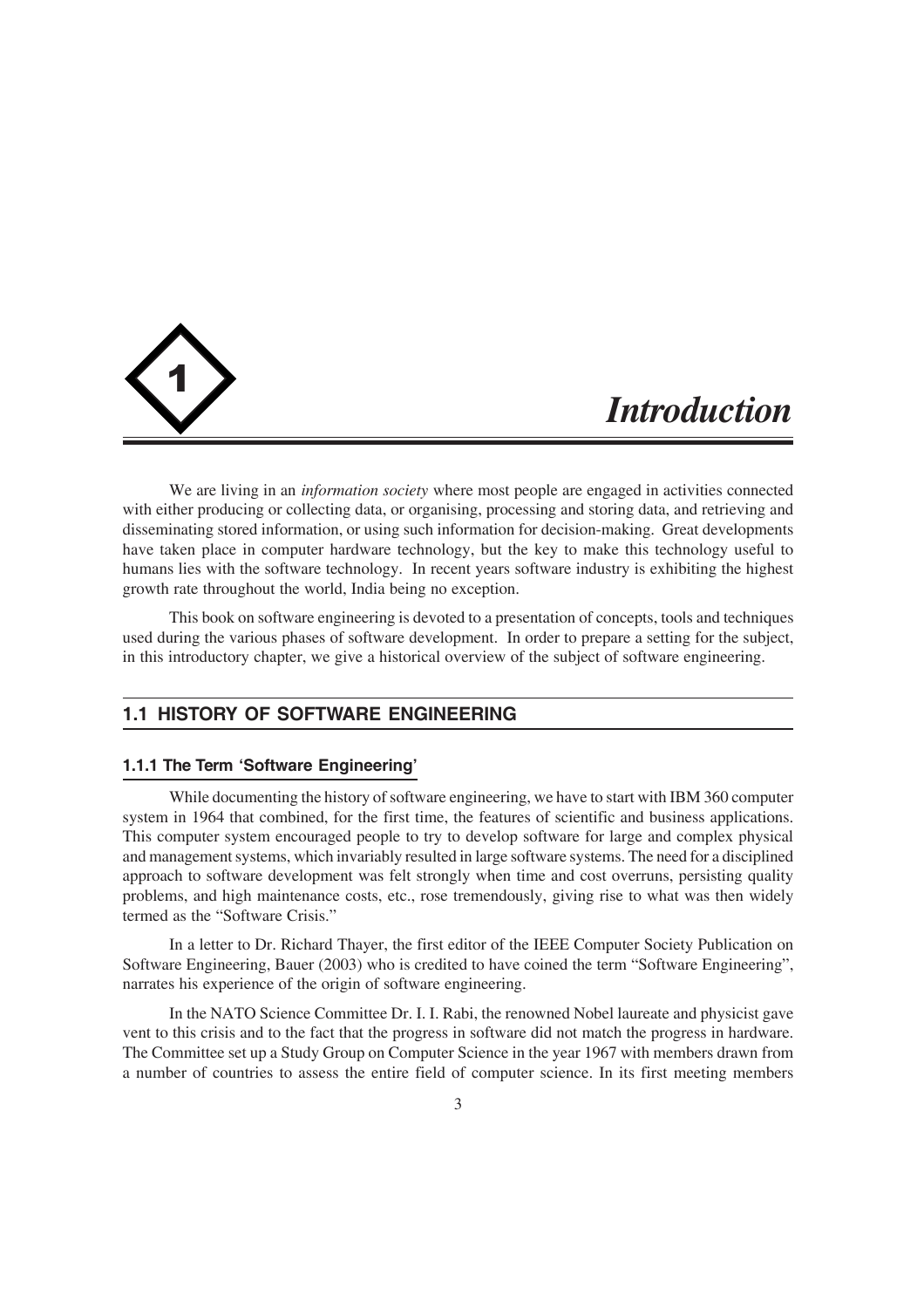discussed various promising scientific projects but they fell far short of a common unifying theme wanted by the Study Group. In a sudden mood of anger, Professor (Dr.) Fritz Bauer of Munich, the member from West Germany, said, "The whole trouble comes from the fact that there is so much tinkering with software. It is not made in a clean fabrication process. What we need is software engineering." The remark shocked, but got stuck in the minds of the members of the group (Bauer 2003). On the recommendation of the Group, a Working Conference on Software Engineering was held in Garmish, West Germany, during October 7–10, 1968 with Bauer as Chairman to discuss various issues and problems surrounding the development of large software systems. Among the 50 or so participants were P. Naur, J. N. Buxton, and Dijkstra, each of whom made significant contribution to the growth of software engineering in later years.

The report on this Conference published a year later (Naur and Randell, 1969) credited Bauer to have coined the term "Software Engineering." NATO Science Committee held its second conference at Rome, Italy in 1969 and named it the "Software Engineering Conference."

The first International Conference on Software Engineering was held in 1973. Institute of Electronics and Electrical Engineers (IEEE) started its journal "IEEE Transactions on Software Engineering" in 1975. In 1976, IEEE Transactions on Computers celebrated its 25<sup>th</sup> anniversary. To that special issue, Boehm contributed his now-famous paper entitled, Software Engineering (Boehm 1976), that clearly defined the scope of software engineering.

In 1975, Brooks (1975), who directed the development of IBM 360 operating system software over a period of ten years involving more than 100 man-months wrote his epoch-making book, "The Mythical Man-Month" where he brought out many problems associated with the development of large software programs in a multi-person environment.

In 1981, Boehm (1981) brought out his outstanding book entitled "Software Engineering Economics" where many managerial issues including the time and cost estimate of software development were highlighted.

Slowly and steadily software engineering grew into a discipline that not only recommended technical but also managerial solutions to various issues of software development.

## **1.1.2 Development of Tools and Techniques of Software Engineering**

Seventies saw the development of a wide variety of engineering concepts, tools, and techniques that provided the foundation for the growth of the field. Royce (1970) introduced the phases of the software development life cycle. Wirth (1971) suggested stepwise refinement as method of program development. Hoare *et al.* (1972) gave the concepts of structured programming and stressed the need for doing away with GOTO statements. Parnas (1972) highlighted the virtues of modules and gave their specifications.

Endres (1975) made an analysis of errors and their causes in computer programs. Fagan (1976) forwarded a formal method of code inspection to reduce programming errors. McCabe (1976) developed flow graph representation of computer programs and their complexity measures that helped in testing. Halstead (1977) introduced a new term "Software Science" where he gave novel ideas for using information on number of unique operators and operands in a program to estimate its size and complexity. Gilb (1977) wrote the first book on software metrics. Jones (1978) highlighted misconceptions surrounding software quality and productivity and suggested various quality and productivity measures. DeMarco (1978) introduced the concept of data flow diagrams for structured analysis. Constantine and Yourdon (1979) gave the principles of structured design.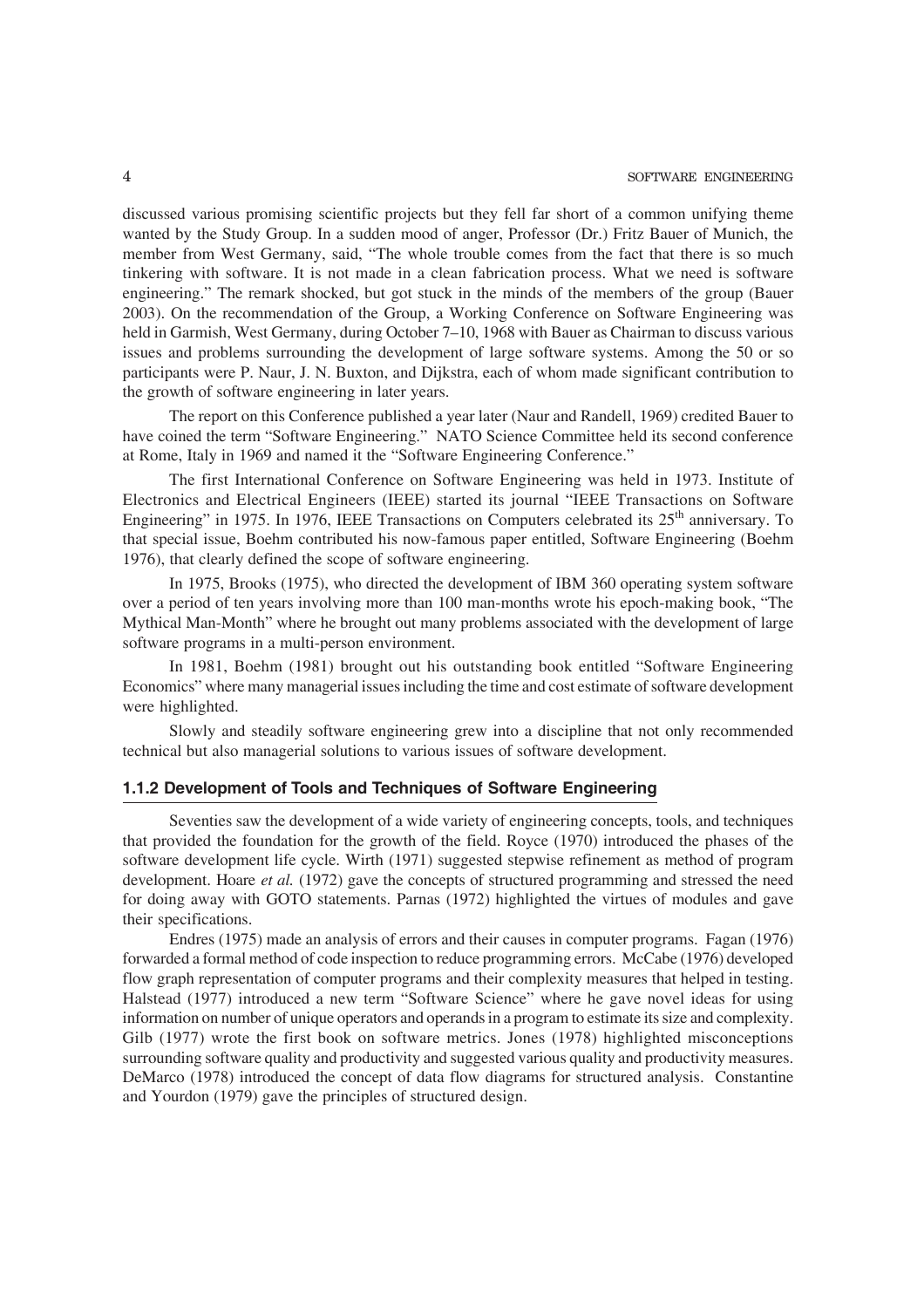Eighties saw the consolidation of the ideas on software engineering. Boehm (1981) presented the COCOMO model for software estimation. Albrecht and Gaffney (1983) formalised the concepts of "function point" as a measure of software size. Ideas proliferated during this decade in areas such as process models, tools for analysis, design and testing. New concepts surfaced in the areas of measurement, reliability, estimation, reusability and project management.

This decade witnessed also the publication of an important book entitled, "Managing the Software Process" by Humprey (1989), where the foundation of the capability maturity models was laid.

Nineties saw a plethora of activities in the area of software quality, in particular, in the area of quality systems. Paulk *et al.* (1993) and Paulk (1995) developed the capability maturity model. Gamma *et al.* (1995) gave the concepts of "design patterns." This decade also saw publications of many good text books on software engineering (Pressman 1992, Sommerville 1996). This decade has also seen the introduction of many new ideas such as software architecture (Shaw and Garlan, 1996) and componentbased software engineering (Pree 1997). Another development in this decade is the object-oriented analysis and design and unified modeling language (Rumbaugh *et al.* 1998 and Booch *et al.* 1999).

The initial years of the twenty-first century have seen the consolidation of the field of design patterns, software architecture, and component-based software engineering.

We have stated above that the many problems encountered in developing large software systems were bundled into the term software crisis and the principal reason for founding the discipline of software engineering was to defuse the software crisis. In the next section we shall see more clearly the factors that constituted the software crisis.

## **1.2 SOFTWARE CRISIS**

During the late 1960s and 1970s, there was an outcry over an impending "software crisis." The symptoms of such a crisis surfaced then and are present even today. The symptoms are the following:

1. Software cost has shown a rising trend, outstripping the hardware cost. Boehm (1976, 1981) indicated that since the fifties, the percentage of total cost of computation attributable to hardware has dramatically reduced and that attributable to software has correspondingly increased (Fig. 1.1). Whereas software cost was only a little over  $20\%$  in the 1950's, it was nearly 60% in the 1970's, and about 80% in the 1980's. Today, the computer system that we buy as 'hardware' has generally cost the vendor about three times as much for the software as it has for the hardware (Pressman 1992).



**Fig. 1.1.** Hardware and software costs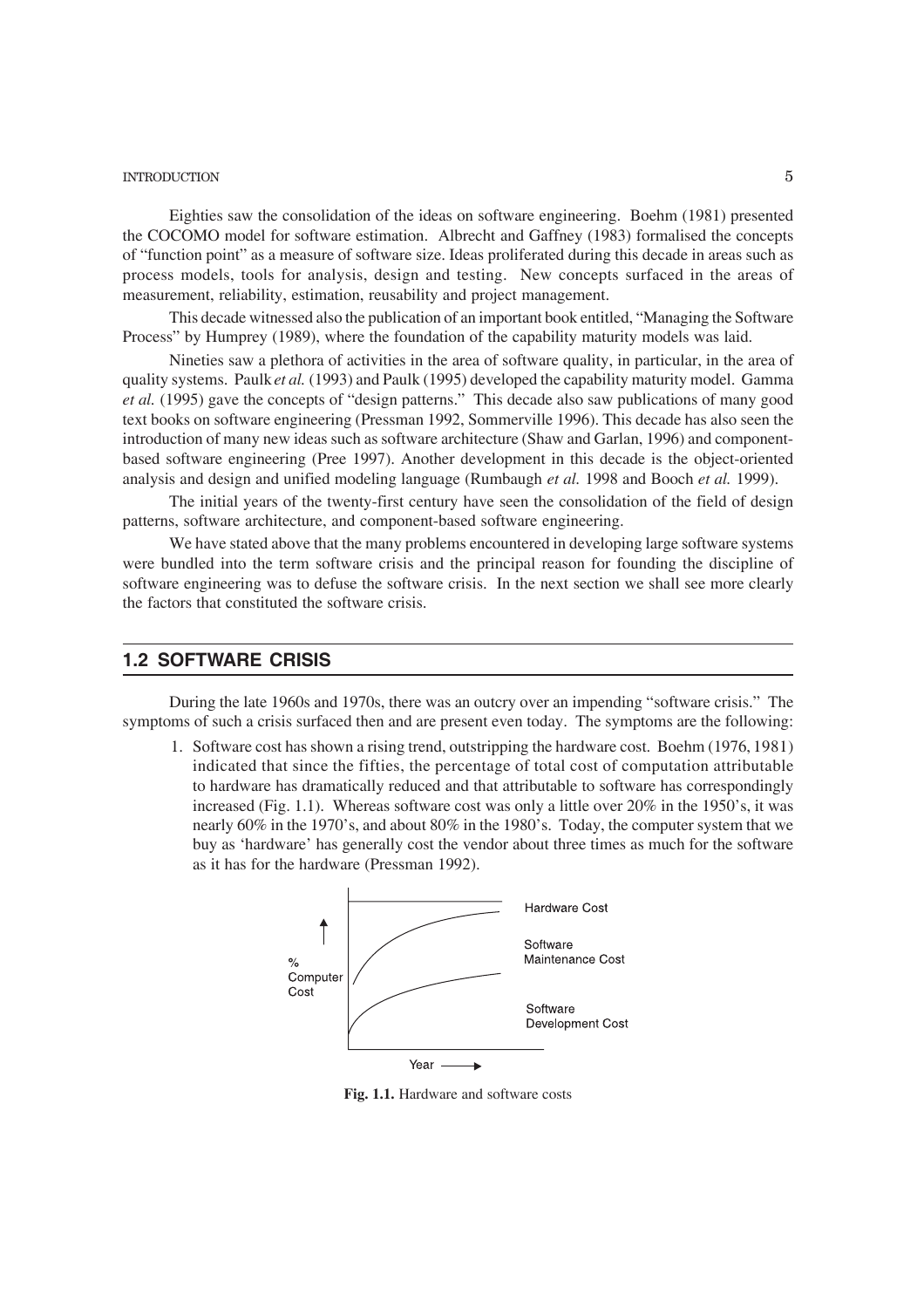#### 6 SOFTWARE ENGINEERING

- 2. Software maintenance cost has been rising and has surpassed the development cost. Boehm (1981) has shown that the bulk of the software cost is due to its maintenance rather than its development (Fig. 1.1).
- 3. Software is almost always delivered late and exceeds the budgeted cost, indicating time and cost overruns.
- 4. It lacks transparency and is difficult to maintain.
- 5. Software quality is often less than adequate.
- 6. It often does not satisfy the customers.
- 7. Productivity of software people has not kept pace with the demand of their services.
- 8. Progress on software development is difficult to measure.
- 9. Very little real-world data is available on the software development process. Therefore, it has not been possible to set realistic standards.

10. How the persons work during the software development has not been properly understood.

One of the earliest works that explained to a great extent the causes of software crisis is by Brooks (1972). We shall get in the next section a glimpse of the work of Brooks.

# **1.3 EVOLUTION OF A PROGRAMMING SYSTEM PRODUCT**

In his book 'The Mythical Man-Month' Brooks (1975) narrates his experience on the development of the IBM 360 operating system software. Among his many significant observations, one that is relevant at this stage is his observation on the effect of multiple users and multiple developers on the software development time. He distinguishes a program written by a person for his (her) use from a programming product, a programming system, and from a programming systems product.

A *program* is complete in itself, run by the author himself (herself), and is run on the machine on which it is developed. A *programming product* is a program that is written in a generalised fashion such that it can be run, tested, repaired, and extended by anybody. It means that the program must be tested, range and form of input explored, and these are well-recorded through documentation. A program, when converted into a programming product, costs, as a rule of thumb, three times as much as itself.

A *programming system* is a collection of interacting programs, coordinated in function and disciplined in format, so that the assemblage constitutes an entire facility for large tasks. In a programming system component, inputs and outputs must conform in syntax and semantics with precisely defined interfaces, use a prescribed budget of resources—memory space, input-output devices, and computer time, and must be tested with other components in all expected combinations. It generally costs at least three times as much as a stand-alone program of the same function.

A *programming system product* has all the features of a programming product and of a programming system. It generally costs at least nine times as much as a stand-alone program of the same function.

Figure 1.2 shows the evolution of a programming system product. It shows how product cost rises as a program is slowly converted into a programming system product. This discussion by Brooks is meant to bring home the point that developing software containing a set of interacting programs for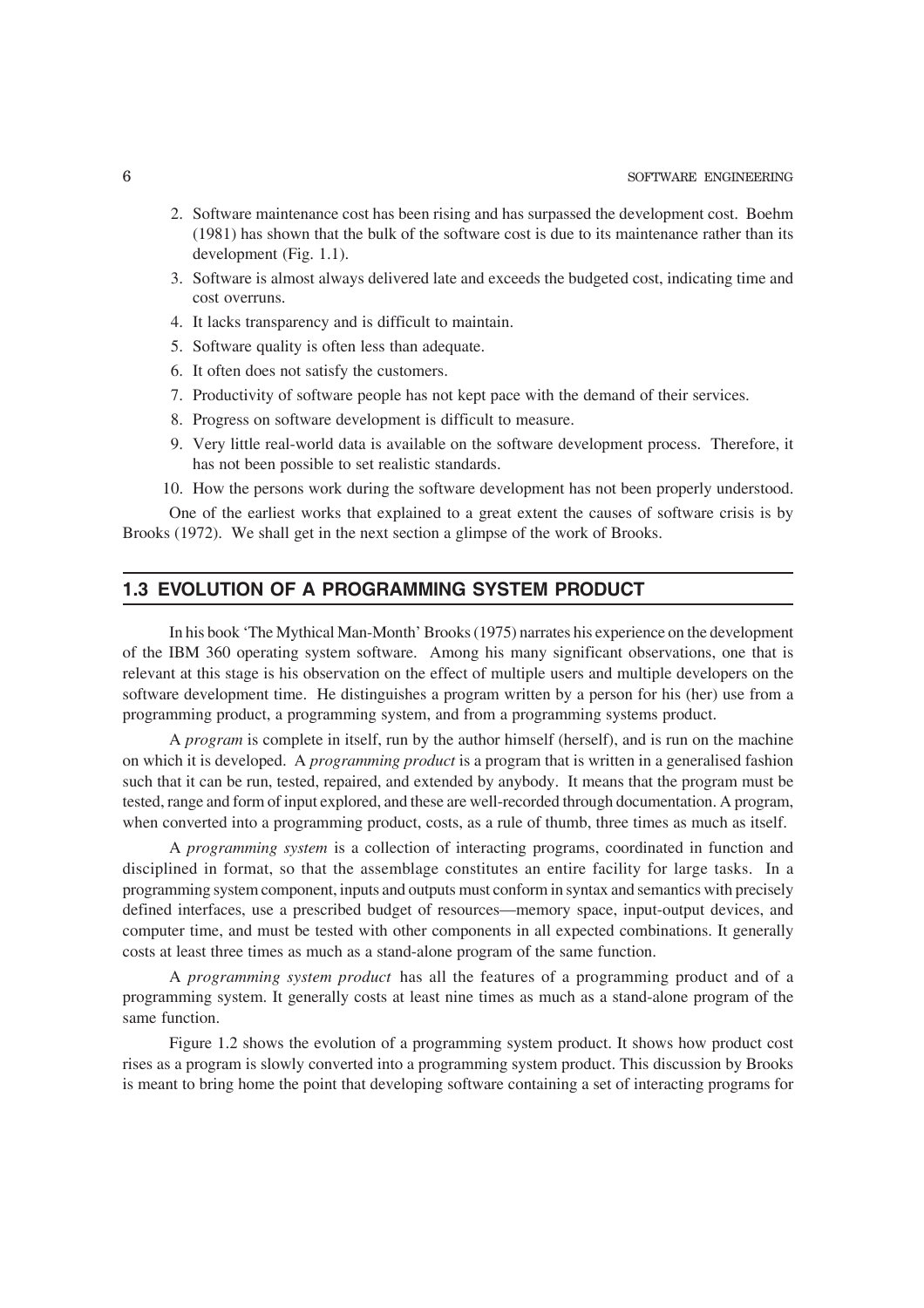the use by persons other than the developers requires much more time and effort than those required for developing a program for use by the developer. Since most software today is used by persons other than the developers, the cost of software development is surely going to be prohibitive. Software engineering methods, tools, and procedures help in streamlining the development activity so that the software is developed with high quality and productivity and with low cost.



**Fig. 1.2.** Levels of programming

Some of the major reasons for this multiplying effect of multiple users and developers on software development time and, in general, the genesis of the software crisis can be better appreciated if we understand the characteristics of software and the ways they are different from those in the manufacturing environment.

# **1.4 CHARACTERISTICS OF SOFTWARE**

Software is a logical rather than a physical system element. Therefore, software has characteristics that are considerably different from those of hardware (Wolverton 1974, and Pressman 1992). Some of the major differences are the following:

1. Software is developed or engineered, it is not manufactured.

- The concept of 'raw material' is non-existent here. It is better visualised as a process, rather than a product (Jensen and Tonies, 1979).
- The 'human element' is extremely high in software development, compared to manufacturing.
- The development productivity is highly uncertain, even with standard products, varying greatly with skill of the developers.
- The development tools, techniques, standards, and procedures vary widely across and within an organisation.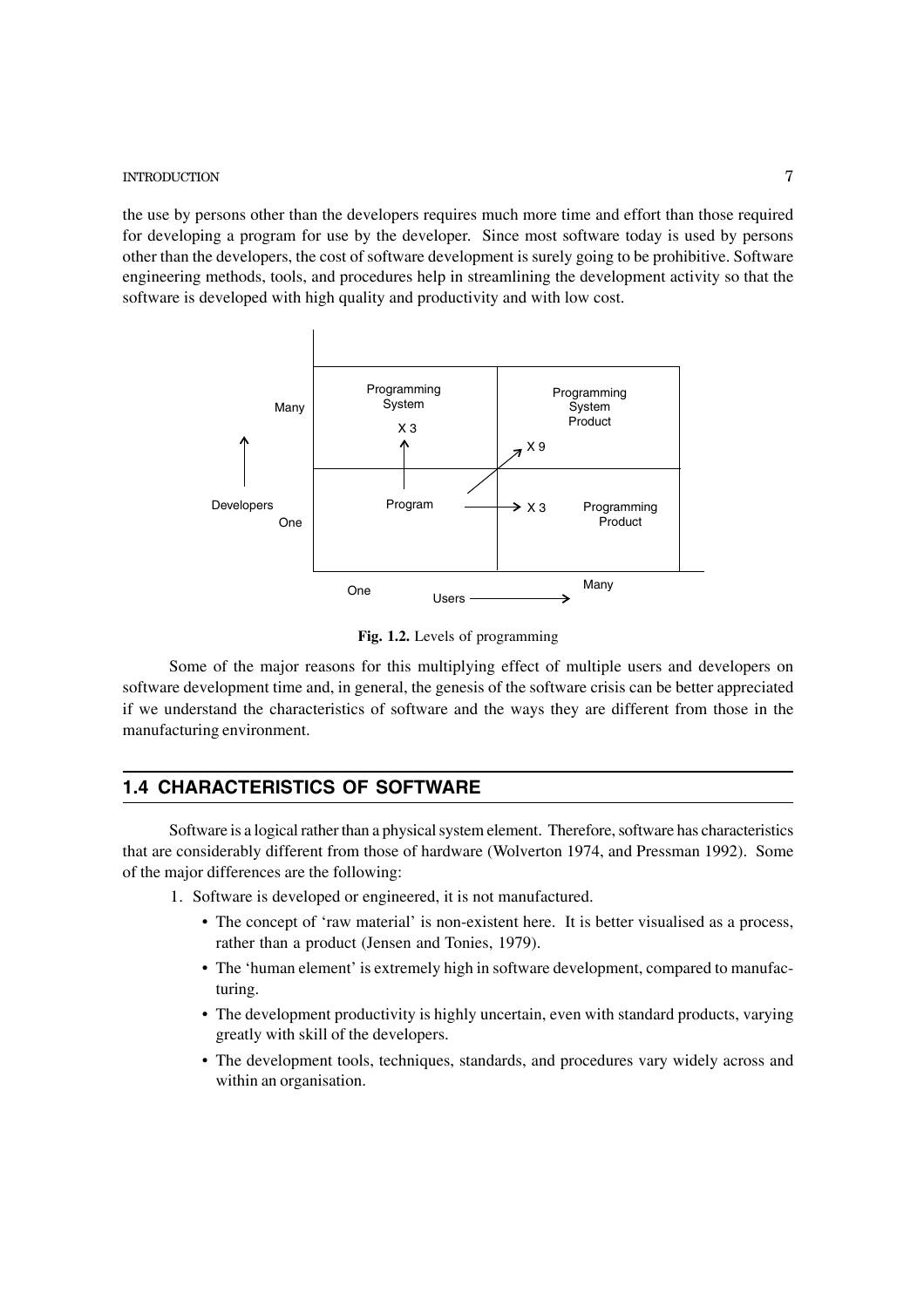- Quality problems in software development are very different from those in manufacturing. Whereas the manufacturing quality characteristics can be objectively specified and easily measured, those in the software engineering environment are rather elusive.
- 2. Software development presents a job-shop environment.
	- Here each product is custom-built and hence unique.
	- It cannot be assembled from existing components.
	- All the complexities of a job shop (*viz*., the problems of design, estimating, and scheduling) are present here.
	- Human skill, the most important element in a job shop, is also the most important element in software development.
- 3. Time and effort for software development are hard to estimate.
	- Interesting work gets done at the expense of dull work, and documentation, being a dull work, gets the least priority.
	- Doing the job in a clever way tends to be a more important consideration than getting it done adequately, on time, and at reasonable cost.
	- Programmers tend to be optimistic, not realistic, and their time estimates for task completion reflect this tendency.
	- Programmers have trouble communicating.
- 4. User requirements are often not conceived well enough; therefore a piece of software undergoes many modifications before it is implemented satisfactorily.
- 5. There are virtually no objective standards or measures by which to evaluate the progress of software development.
- 6. Testing a software is extremely difficult, because even a modest-sized program (< 5,000 executable statements) can contain enough executable paths (*i.e*., ways to get from the beginning of the program to the end) so that the process of testing each path though the program can be prohibitively expensive.
- 7. Software does not wear out.
	- Software normally does not lose its functionality with use.
	- It may lose its functionality in time, however, as the user requirements change.
	- When defects are encountered, they are removed by rewriting the relevant code, not by replacing it with available code. That means that the concept of replacing the defective code by spare code is very unusual in software development.
	- When defects are removed, there is likelihood that new defects are introduced.
- 8. Hardware has physical models to use in evaluating design decisions. Software design evaluation, on the other hand, rests on judgment and intuition.
- 9. Hardware, because of its physical limitations, has practical bound on complexity because every hardware design must be realised as a physical implementation. Software, on the other hand, can be highly complex while still conforming to almost any set of needs.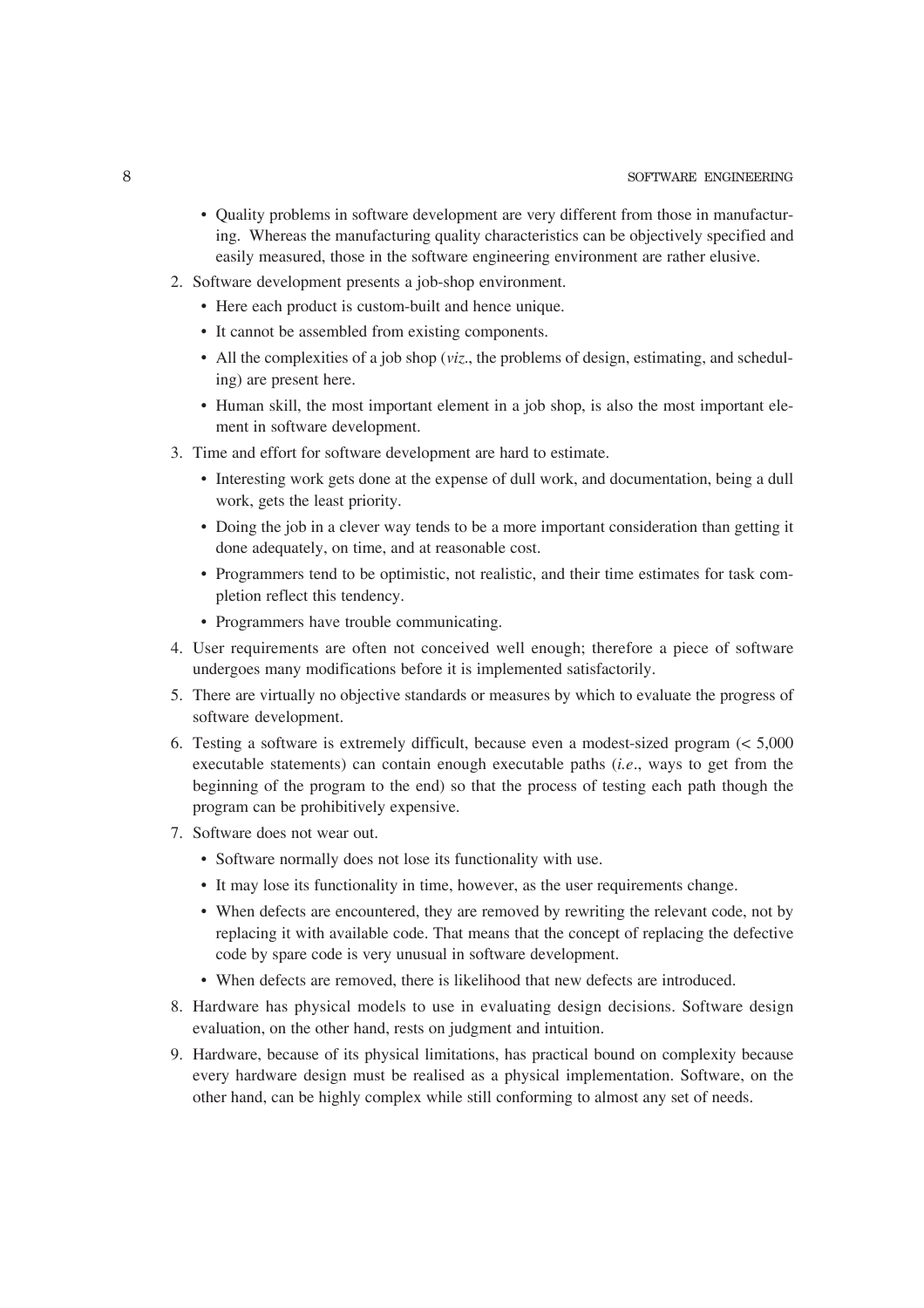10. There are major differences between the management of hardware and software projects. Traditional controls for hardware projects may be counterproductive in software projects. For example, reporting percent completed in terms of Lines of Code can be highly misleading.

It is now time to give a few definitions. The next section does this.

## **1.5 DEFINITIONS**

## **Software**

According to Webster's New Intercollegiate Dictionary, 1979,

"Software is the entire set of programs, procedures and related documentation associated with a system and especially a computer system."

The New Webster's Dictionary, 1981, reworded the definition, orienting it completely to computers:

"Software is the programs and programming support necessary to put a computer through its assigned tasks, as distinguished from the actual machine."

A more restrictive but functional definition is given by Blum (1992):

"Software is the detailed instructions that control the operation of a computer system. Its functions are to (1) manage the computer resources of the organisation, (2) provide tools for human beings to take advantage of these resources, and (3) act as an intermediary between organisations and stored information."

Gilb (1977) defines two principal components of software:

- 1. *Logicware*, the logical sequence of active instructions controlling the execution sequence (sequence of processing of the data) done by the hardware, and
- 2. *Dataware*, the physical form in which all (passive) information, including logicware, appears to the hardware, and which is processed as a result of the logic of the logicware.

Figure 1.3 (Gilb 1977) shows not only these two elements of a software system, but it also shows the other components as well.

There are eight levels of software that separate a user form the hardware. Following Gilb (1977) and Blum (1992), we show these levels in Fig. 1.4.

- **B. System Software** 2. Supervisor or Executive
	- 3. Operating System
	- 4. Language Translators
	- 5. Utility Programs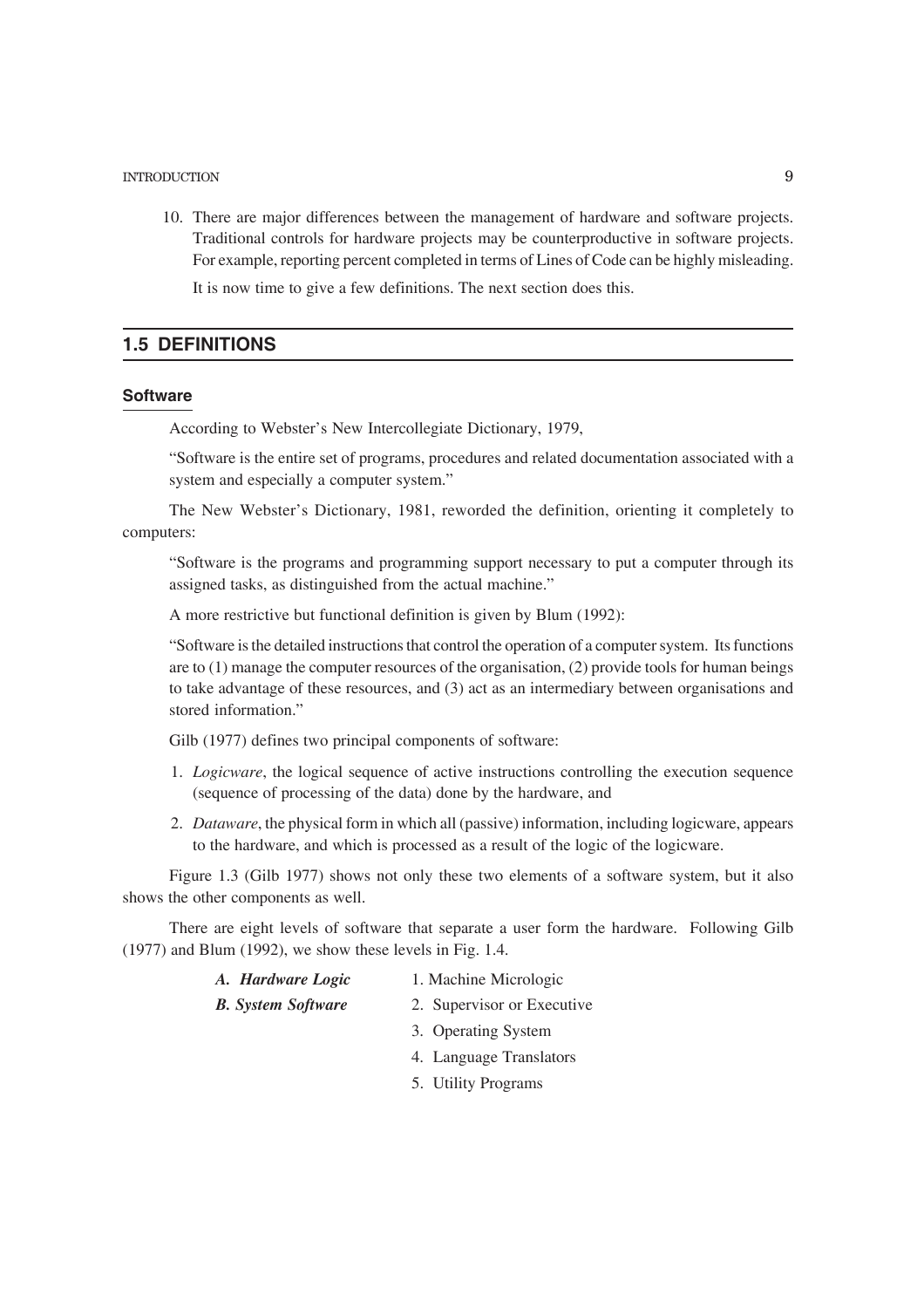- 
- *C. Application Software* 6. Inquiry, File, and Database Software
	- 7. Programming and Assembly Languages and Programs
- **D. End-user Software** 8. Fourth-Generation Languages and User Programs, such as SPSS, dbase-IV, and Lotus 1-2-3, SQL, etc.



**Fig. 1.3.** Components of software systems



**Fig. 1.4.** Levels of software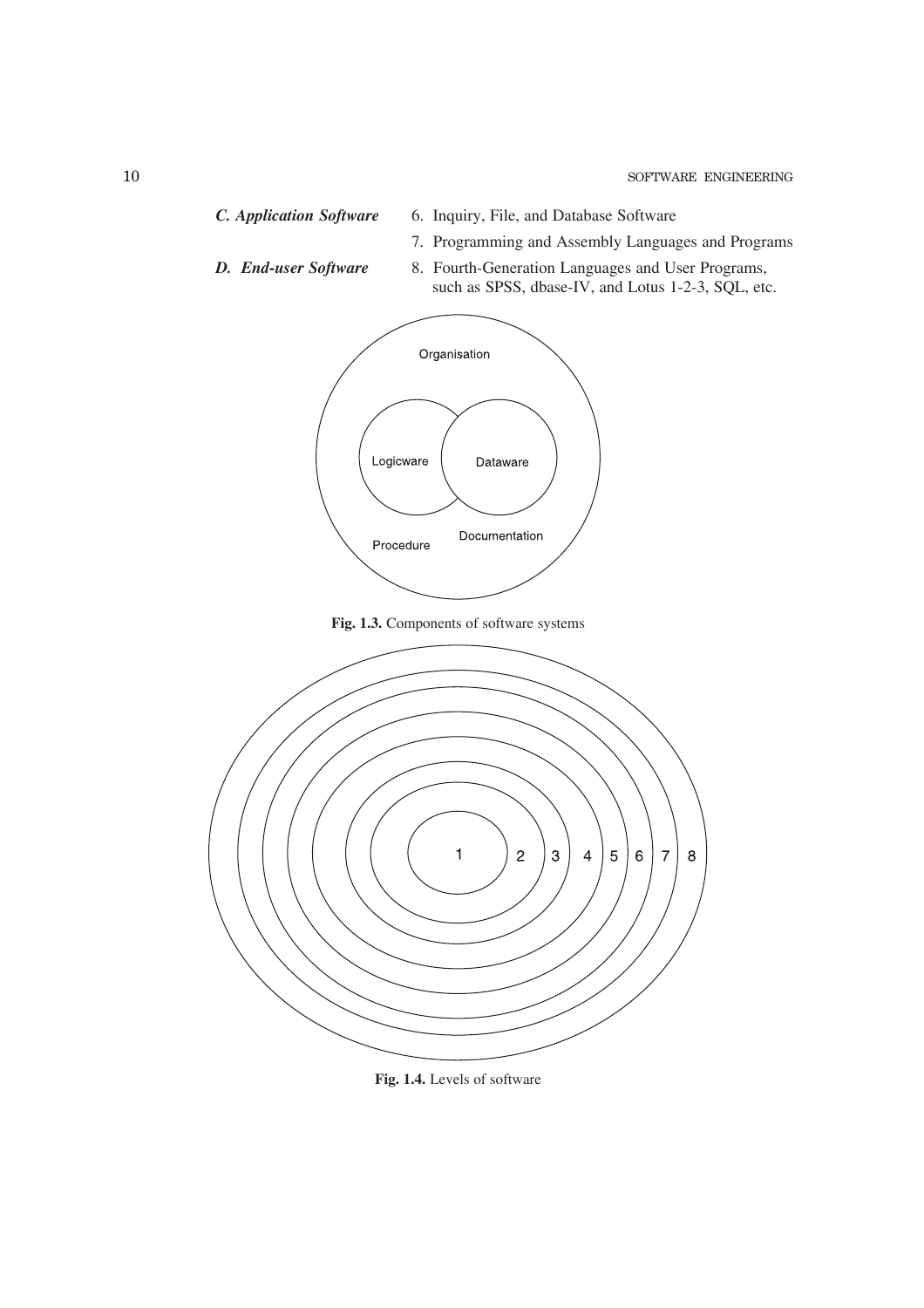What it is important to note here is that, contrary to popular belief, software includes not only the *programs* but also the *procedures* and the *related documentation*. Also important to note is that the word *software* is a collective noun just as the word *information* is; so the letter *s* should not be used after it. While referring to a number of packages, one should use the term *software packages*. Similarly, one should use the terms *software products*, *pieces of software*, and so on, and not the word *softwares*.

## **Engineering**

New Intercollegiate Webster's Dictionary, 1979, defines the term *engineering* as

"the application of science and mathematics by which the properties of matter and the sources of energy in nature are made useful to man in structures, machines, products, systems and processes."

Thus, engineering denotes the application of scientific knowledge for practical *problem solving*.

#### **Software Engineering**

Naur (Naur and Randell 1969) who co-edited the report on the famous NATO conference at Garnish also co-authored one of the earliest books on the subject (Naur *et al.*1976). In this book, the ideas behind *software engineering* were given as the following:

- Developing large software products is far more complex than developing stand-alone programs.
- The principles of engineering design should be applied to the task of developing large software products.

There are as many definitions of "Software Engineering" as there are authors. We attempt to glimpse through a sample of definitions given by exponents in the field.

Bauer (1972) gave the earliest definition for software engineering (Bauer 1972, p. 530):

"… the establishment and use of sound engineering principles (methods) in order to obtain economically software that is reliable and works on real machines."

According to Boehm (1976), software engineering is

"… the practical application of scientific knowledge in the design and construction of computer programs and the associated documentation required to develop, operate and maintain them."

Boehm (1976) expanded his idea by emphasising that the most pressing software development problems are in the area of requirements analysis, design, test, and maintenance of application software by technicians in an *economics-driven context* rather than in the area of detailed design and coding of system software by experts in a relatively *economics-independent* context.

DeRemer and Kron (1976) recognise *software engineering* to deal with *programming-in-thelarge*, while Parnas (1978) is of the view that *software engineering* deals with '*multi-person construction of multi-version software*.'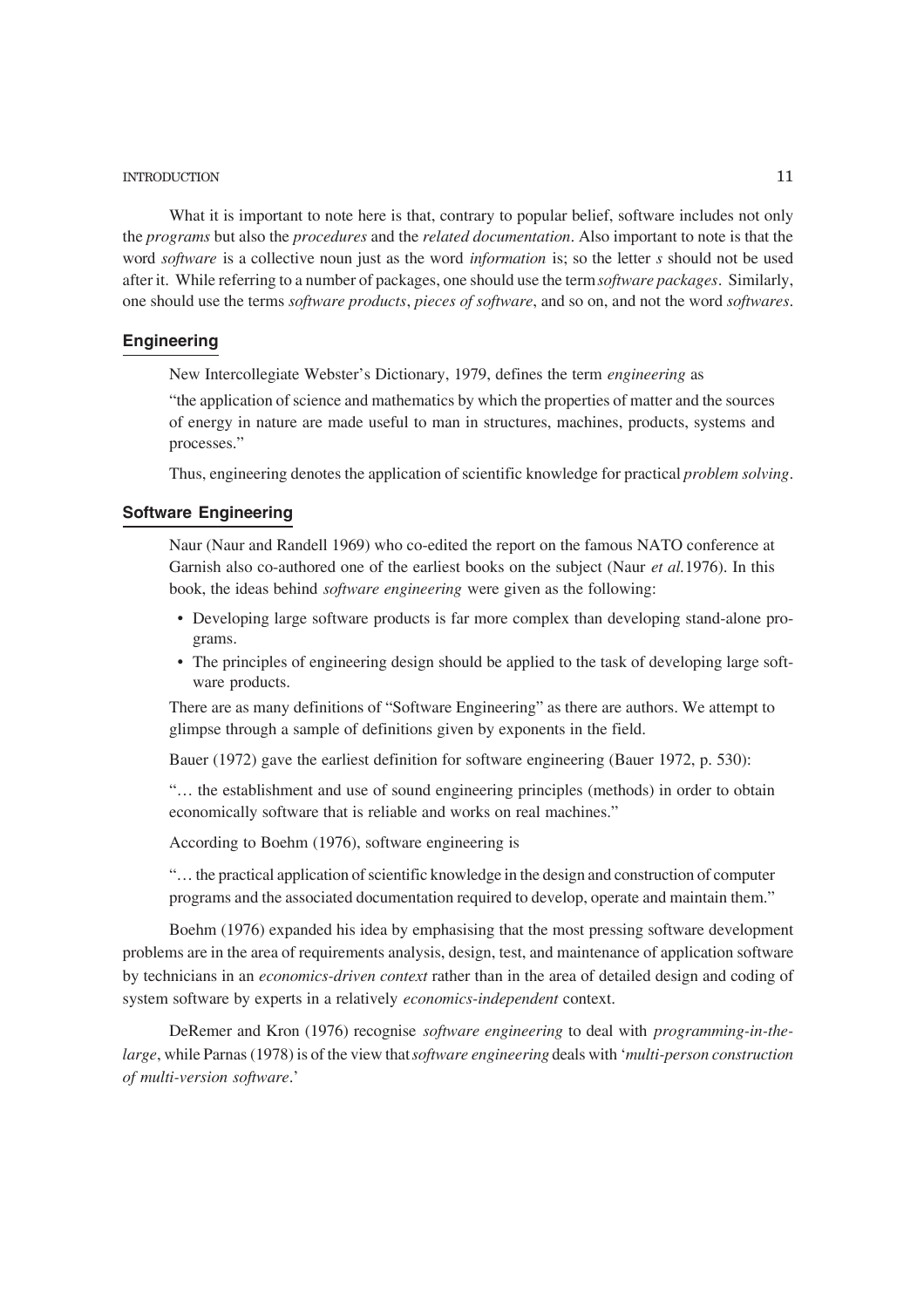Sommerville (1992) summarises the common factors involving software engineering:

- 1. Software systems are built by teams rather than individuals.
- 2. It uses engineering principles in the development of these systems that include both technical and non-technical aspects.

A more recent definition by Wang and King (2000) considers software engineering as a discipline and makes the engineering principles and product attributes more explicit:

"Software engineering is a discipline that adopts engineering approaches such as established methodologies, process, tools, standards, organisation methods, management methods, quality assurance systems, and the like to develop large-scale software with high productivity, low cost, controllable quality, and measurement development schedules."

## *Conventional Engineering and Software Engineering: Similarities and Differences*

It is obvious from some of the above-stated definitions that software engineering shares quite a few things common with the principles of conventional engineering. Here we outline these similarities and a few differences between the two disciplines.

Jensen and Tonies (1979) consider software engineering to be related to the design of software or data processing products and to belong to its *problem solving* domain, encompassing the class of problems related to software and data processing. They expand their idea by drawing analogy from the methods that are generally used in engineering. According to them, just as the celebrated *scientific method* is used in the field of scientific research, the steps of *engineering design process* are used in the process of problem solving in the field of engineering. These steps, which are mostly iterative, are: (1) Problem formulation, (2) Problem analysis, (3) Search for alternatives, (4) Decision, (5) Specification, and (6) Implementation. Jenson and Tonies suggest that these steps are applicable to the field of software engineering as well.

Pressman (1992) considers software engineering as an outgrowth of hardware and systems engineering, encompassing a set of three key elements—methods, tools and procedures which enable the manager to control the process of software development. According to Pressman, *methods* provide the technical "how to's" for building software; *tools* provide automated or semi-automated support for methods; and *procedures* define the sequence of applying the methods, the deliverables, the controls, and the milestones.

Wang and King (2000) have highlighted the philosophical foundations of software engineering. Compared to traditional engineering disciplines, software engineering shows a few remarkable differences:

• In conventional engineering, one moves from an abstract design to a concrete product. In contrast, in software engineering, one moves from design to coding (that can be considered as abstract).

| Software Engineering:         | <b>Abstract Design</b> | More Abstract Code |
|-------------------------------|------------------------|--------------------|
| Manufacturing<br>Engineering: | <b>Abstract Design</b> | Concrete Products  |

• The problem domains of software engineering can be almost anything, from word processing to real-time control and from games to robotics. Compared to any other engineering discipline, it is thus much wider in scope and thus offers greater challenges.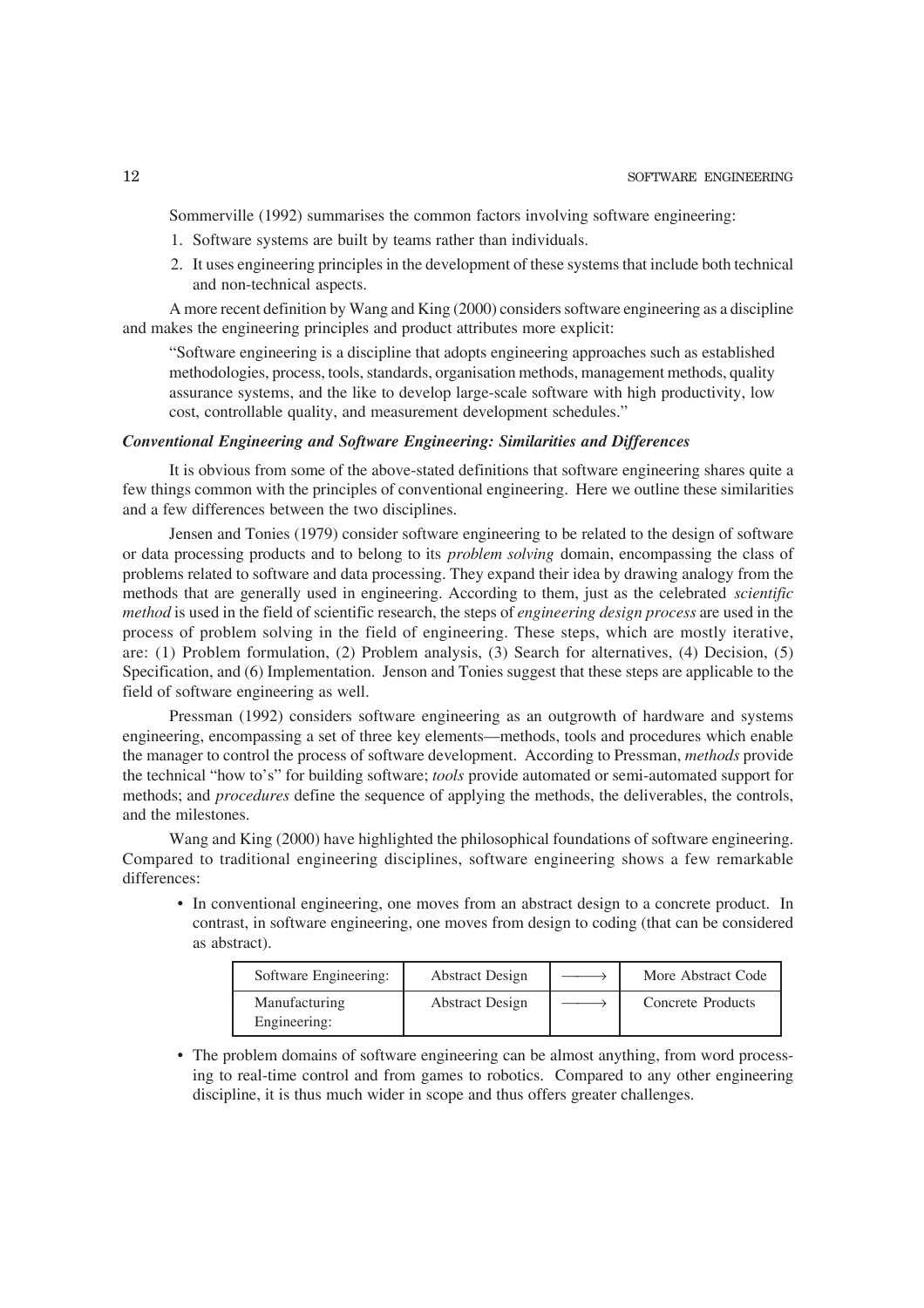- Traditional manufacturing engineering that normally emphasises mass production is loaded with production features. Thus, it is highly *production intensive*. Software engineering, on the other hand, is inherently *design intensive*.
- *Product standardisation* helps in cost reduction in manufacturing, whereas such a possibility is remote in software engineering. The possibility of *process standardisation*, however, is very high in the latter.
- Unlimited number of domain- and application-specific notions prevails in engineering disciplines. Software engineering, on the other hand, uses a limited, but universal, number of concepts, for example, standard logical structures of sequence, condition, and repetition.

## **1.6 NO SILVER BULLETS**

In a widely-referred paper, Brooks, Jr. (1986) draws analogy of software projects with werewolves in the American folklore. Just as the werewolves transform unexpectedly from the familiar into horrors and require bullets made of silver to magically lay them to rest, the software projects, appearing simple and without problem, can transform into error-prone projects with high time and cost overruns. There is no silver bullet to ameliorate this problem, however.

According to Brooks, the *essence* of difficulties associated with software engineering lies with specification, design, and testing of the conceptual constructs while the error during representation are *accidents*. Software engineering must address the *essence*, and not the *accidents*.

The properties of essence of modern software systems, according to Brooks, Jr. (1986) are the following:

| 1. Complexity:    | No two parts of a software product are alike.                                                                                                                   |
|-------------------|-----------------------------------------------------------------------------------------------------------------------------------------------------------------|
| 2. Conformity:    | Unlike natural laws in the physical systems, there does not seem<br>to be a unifying theory for software systems.                                               |
| 3. Changeability: | While manufactured products do not change very frequently,<br>software products change, particularly with user requirements<br>changing.                        |
| 4. Invisibility:  | No really geometric representation, unlike a plan for a building or<br>a drawing of the design of a machine, can represent the design of<br>a software program. |

Brooks, Jr. is of the opinion that the past breakthroughs, like high-level languages, time-sharing facility, and unifying programming environments (such as Unix), have attacked only the accidental problems of software engineering, not the essential ones. He is also skeptical about the ability of such developments as advances in other high-level languages, object-oriented programming, artificial intelligence, expert systems, automatic programming, program verification, programming environments and tools, and workstations in solving the essential problems of software engineering.

Brooks, Jr. suggests that the following developments have high potential in addressing the essential problems of software engineering:

1. *Buy rather than build.* Tested components already developed and in use are the best candidates to be reused in new software products. They will be error free. However, the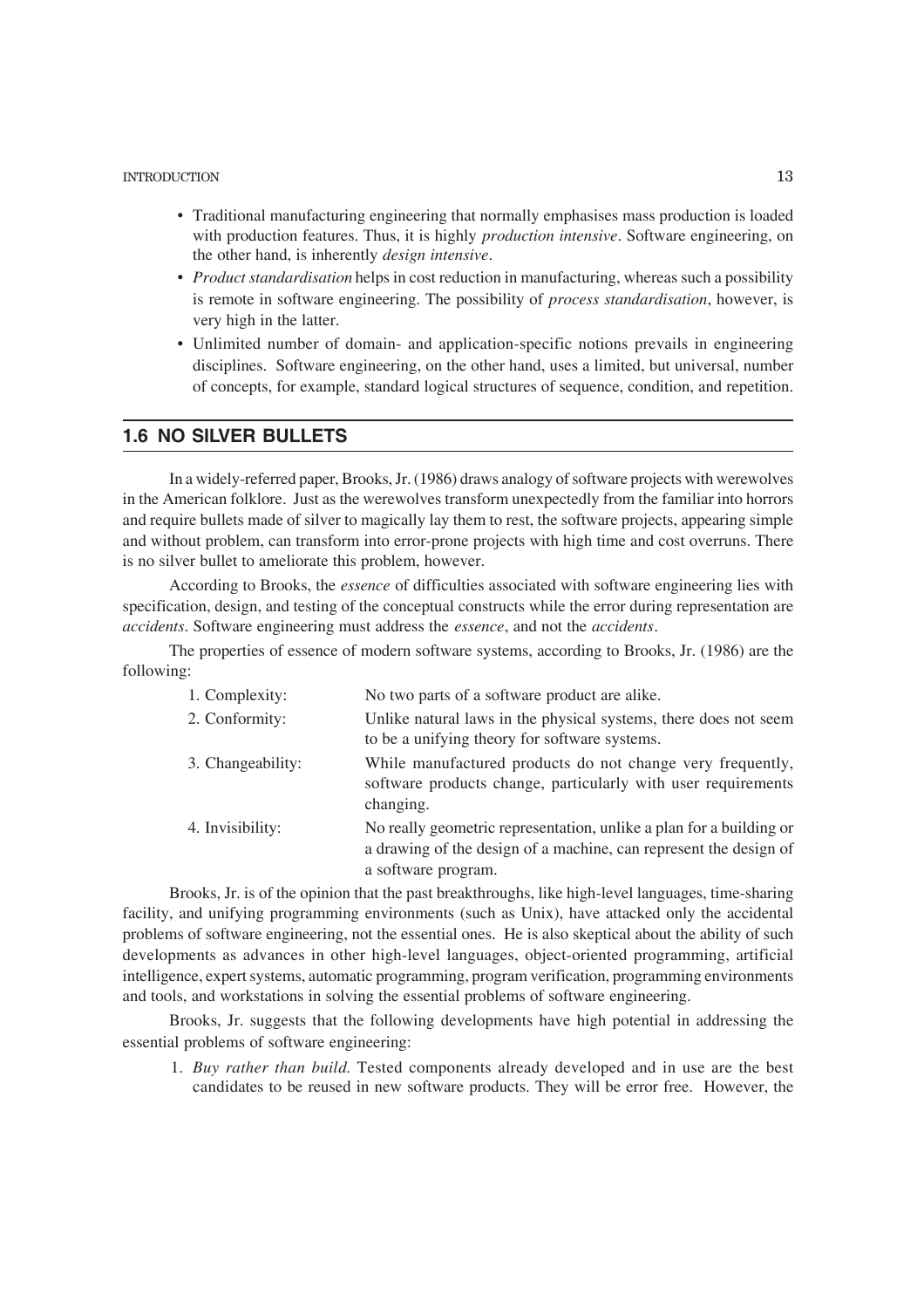components have to be selected and they have to be properly integrated with the new software being developed.

- 2. *Requirements refinement and rapid prototyping.* Prototyping is a very useful method to elicit user information requirement. It helps to find out core requirements which are then refined when new prototypes are displayed to the users.
- 3. *Incremental development.* Developing the core functional requirements and then incrementally adding other functions hold the key to developing error-free software products.
- 4. *Creative designers.* The software firms should retain the best and the most skilled designers because they hold the key to bring out quality software products.

We end this chapter by stating a few myths surrounding development of software systems.

# **1.7 SOFTWARE MYTHS**

Pressman (1992) has compiled the following myths that prevail in the software industry:

- *A. Management Myths:*
- We already have a book that's full of standards and procedures for building software. Won't that provide my people with everything they need to know?
- My people do have state-of-the-art software development tools; after all, we buy them the newest computers.
- If we get behind schedule, we can add more men and catch up.
- *B. Customer's Myths:*
- A general statement of objectives is sufficient to begin writing programs—we can fill in the details later.
- Project requirements continually change, but change can be easily accommodated because software is flexible.
- *C. Practitioner's Myths:*
- Once we write the program and get it to work, our job is done.
- Until I get the program "running," I really have no way of assessing its quality.
- The only deliverable for a successful project is the working program.

As software engineering tools and techniques are developed and practiced, these myths have given way to genuine concern for new development tools and to a strong desire to know them. The following chapters elucidate them with examples and with reference to their development from the past to the present.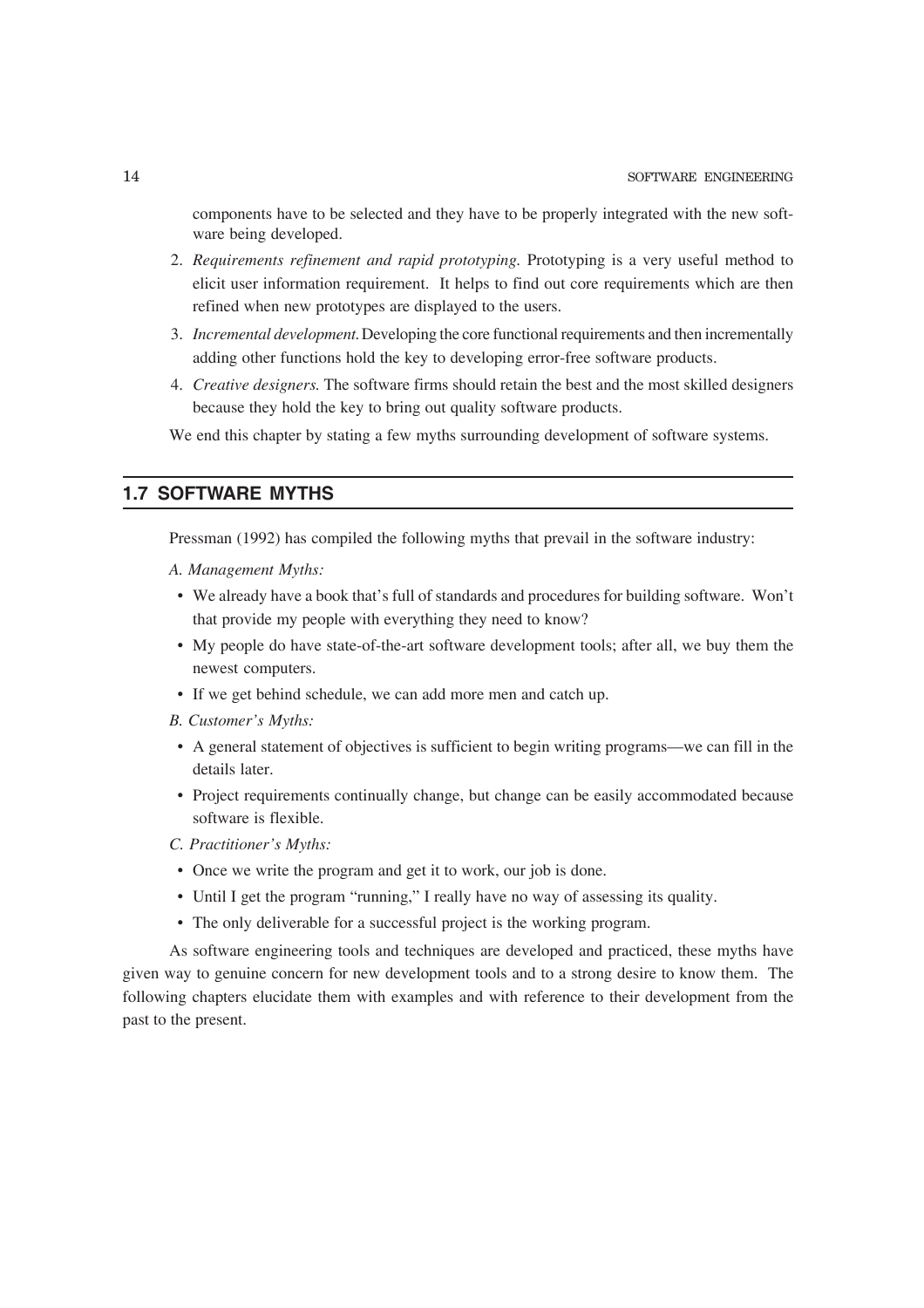## **REFERENCES**

Albrecht A. J. and J. E. Gaffney (1983), Software Function, Lines of Code and Development Effort Prediction: A Software Science Validation, IEEE Transactions on Software Engineering, vol. 9, no. 6, pp. 639–647.

Bauer, F. L. (1972), Software Engineering, Information Processing 71, North-Holland Publishing Co., Amsterdam.

Bauer, F. L. (1976), Software Engineering, in Ralston, A. and Mek, C. L. (eds.), Encyclopaedia of Computer Science, Petrocelli/charter, New York.

Bauer, F. L. (2003), The Origin of Software Engineering—Letter to Dr. Richard Thayer in Software Engineering, by Thayer, R. H. and M. Dorfman (eds.) (2003), pp. 7–8, John Wiley & Sons, Inc., N.J.

Blum, B. I. (1992), Software Engineering: A Holistic View, Oxford University Press, New York.

Boehm, B. W. (1976), Software Engineering, IEEE Transactions on Computers, vol. 25, no. 12, pp. 1226–1241.

Boehm B. W. (1981), Software Engineering Economics, Englewood Cliffs, NJ: Prentice Hall, Inc.

Booch, G., J. Rumbaugh, and I. Jacobson (1999), The Unified Modeling Language User Guide, Addison-Wesley Longman, Singapore Pte. Ltd.

Brooks, F. (1975), The Mythical Man-Month, Reading, MA: Addison-Wesley Publishing Co. Brooks, F. P., Jr. (1986), No Silver Bullet: Essence and Accidents of Software Engineering,

Information Processing '86, H. J. Kugler (ed.), Elsevier Science Publishers, North Holland, IFIP 1986. DeMarco. T. (1978), Structured Analysis and System Specification, Yourdon Press, New York. DeRemer, F. and H. Kron, (1976), Programming-in-the-Large versus Programming-in-the-Small,

IEEE Transactions on Software Engineering, vol. 2, no. 2, pp. 80–86.

Endres, A. (1975), An Analysis of Errors and Their Causes in System Programs, IEEE Transactions on Software Engineering, vol. 1, no. 2, pp. 140–149.

Fagan, M. E. (1976), Design and Code Inspections to Reduce Errors in Program Development, IBM Systems J., vol. 15, no. 3, pp. 182–211.

Gamma, E., R. Helm, R. Johnson, and J. Vlissides (1995), Design Patterns: Elements of Reusable Object-Oriented Software, MA: Addison-Wesley Publishing Company, International Student Edition.

Ghezzi C., M. Jazayeri, and D. Mandrioli (1994), Fundamentals of Software Engineering, Prentice-Hall of India Private Limited, New Delhi.

Gilb, T. (1977), Software Metrics, Cambridge, Mass: Winthrop Publishers, Inc.

Halstead, M. H. (1977), Elements of Software Science, North Holland, Amsterdam.

Hoare, C. A. R., E-W, Dijkstra, and O-J. Dahl (1972), Structured Programming, Academic Press, New York.

Humphrey, W.S. (1989), Managing the Software Process, Reading MA: Addison-Wesley.

Jensen, R. W. and C. C. Tonies (1979), Software Engineering, Englewood Cliffs, NJ: Prentice Hall, Inc.